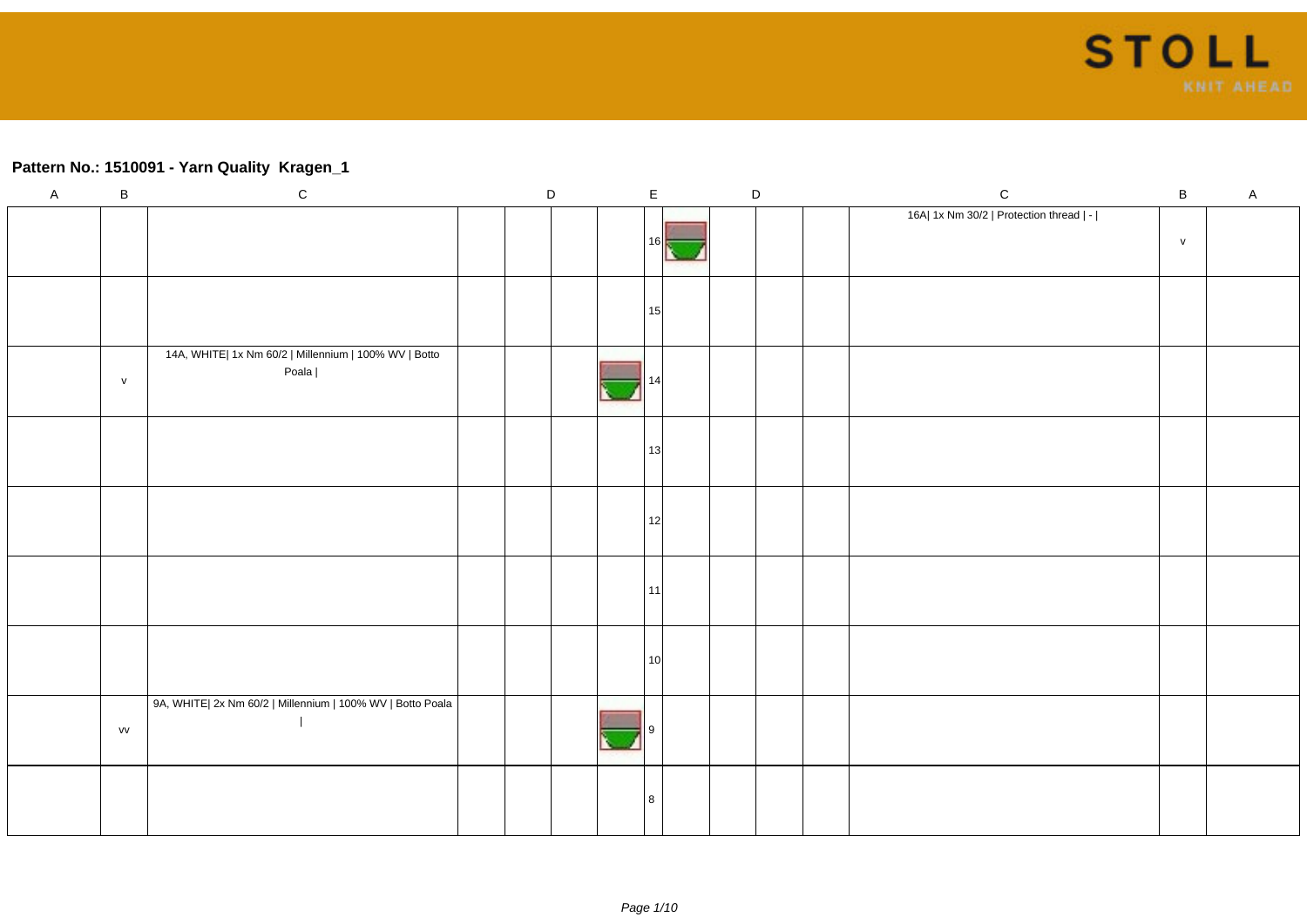

|              |                                                            |  |  | <b>6</b>       |  |  |  |  |
|--------------|------------------------------------------------------------|--|--|----------------|--|--|--|--|
|              |                                                            |  |  | 5              |  |  |  |  |
|              |                                                            |  |  | $\overline{4}$ |  |  |  |  |
| VV           | 3A, BLACK  2x Nm 60/2   Millennium   100% WV   Botto Poala |  |  |                |  |  |  |  |
| $\mathsf{v}$ | 2A  1x   Comb thread   -                                   |  |  |                |  |  |  |  |
| $\mathsf{v}$ | 1A  1x   Draw separation thread   -                        |  |  |                |  |  |  |  |











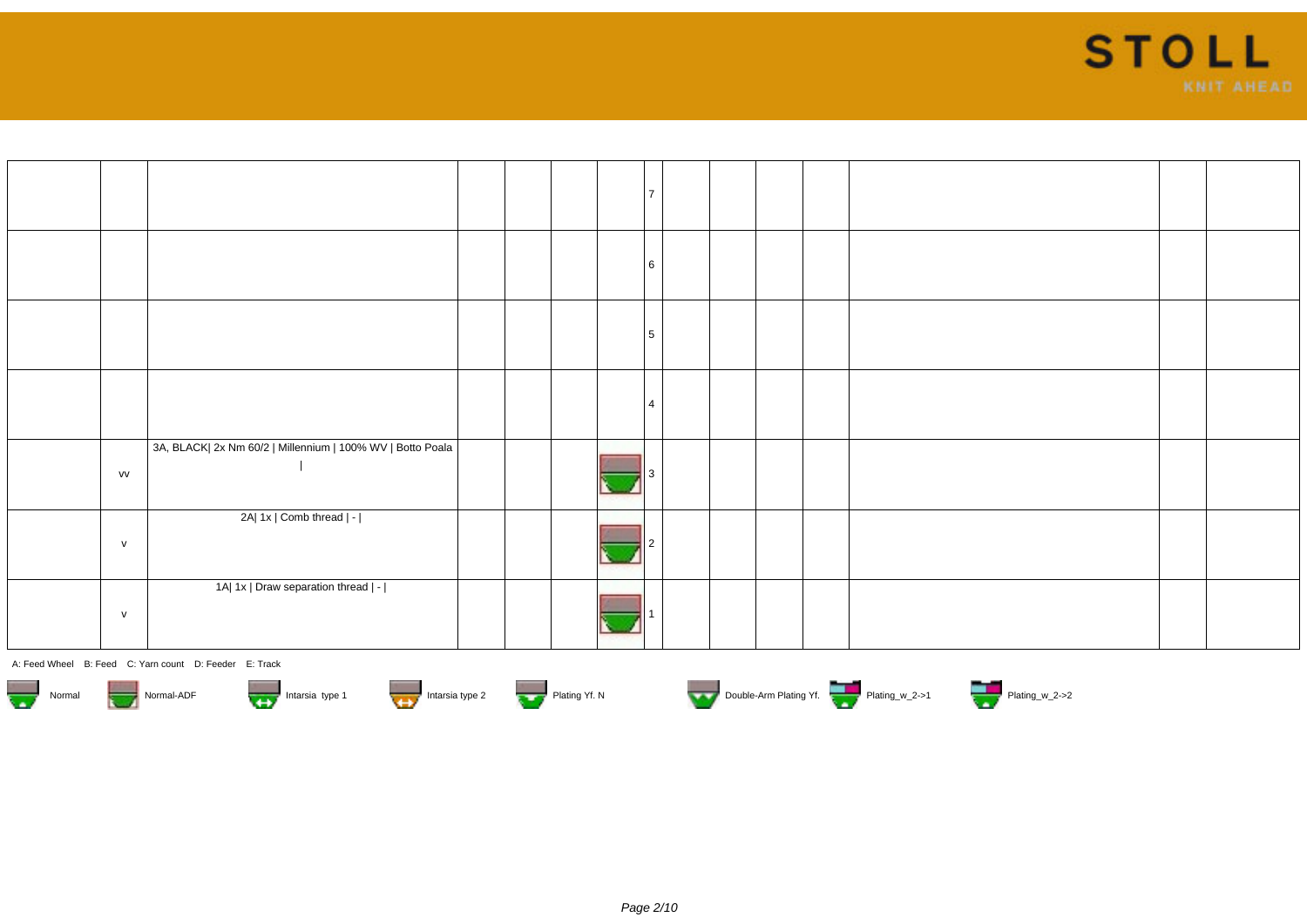#### **Pattern No.: 1510091 - Yarn Quality V-Teil(e)**

| A | B            | ${\bf C}$                                                       | D | E   |  | D | $\mathsf C$                                                     | $\, {\bf B}$ | Α |
|---|--------------|-----------------------------------------------------------------|---|-----|--|---|-----------------------------------------------------------------|--------------|---|
|   |              |                                                                 |   | 161 |  |   | 16A  1x Nm 30/2   Protection thread   -                         | ${\sf v}$    |   |
|   | ${\sf v}$    | 15A  1x Nm 30/2   Protection thread   -                         |   |     |  |   |                                                                 |              |   |
|   | ${\sf v}$    | 14A, WHITE  1x Nm 60/2   Millennium   100% WV   Botto<br>Poala  |   |     |  |   |                                                                 |              |   |
|   | ${\sf v}$    | 13A, WHITE  1x Nm 60/2   Millennium   100% WV   Botto<br>Poala  |   |     |  |   |                                                                 |              |   |
|   | ${\sf v}$    | 12A, GREEN  1x Nm 60/2   Millennium   100% WV   Botto<br>Poala  |   | 12  |  |   | 12B, YELLOW  1x Nm 60/2   Millennium   100% WV   Botto<br>Poala | ${\sf V}$    |   |
|   | ${\sf v}$    | 11A, BLACK  1x Nm 60/2   Millennium   100% WV   Botto<br>Poala  |   | 11  |  |   | 11B, ORANGE  1x Nm 60/2   Millennium   100% WV   Botto<br>Poala | ${\sf V}$    |   |
|   | $\vee$       | 10A, YELLOW  1x Nm 60/2   Millennium   100% WV   Botto<br>Poala |   | 10  |  |   | 10B, BLACK  1x Nm 60/2   Millennium   100% WV   Botto<br>Poala  | ${\sf V}$    |   |
|   | <b>VV</b>    | 9A, WHITE  2x Nm 60/2   Millennium   100% WV   Botto Poala      |   | -9  |  |   | 9B, WHITE  1x Nm 60/2   Millennium   100% WV   Botto Poala      | $\mathsf{v}$ |   |
|   | $\mathsf{v}$ | 8A, ORANGE  1x Nm 60/2   Millennium   100% WV   Botto<br>Poala  |   | 8   |  |   | 8B, WHITE  1x Nm 60/2   Millennium   100% WV   Botto Poala      | $\mathsf{v}$ |   |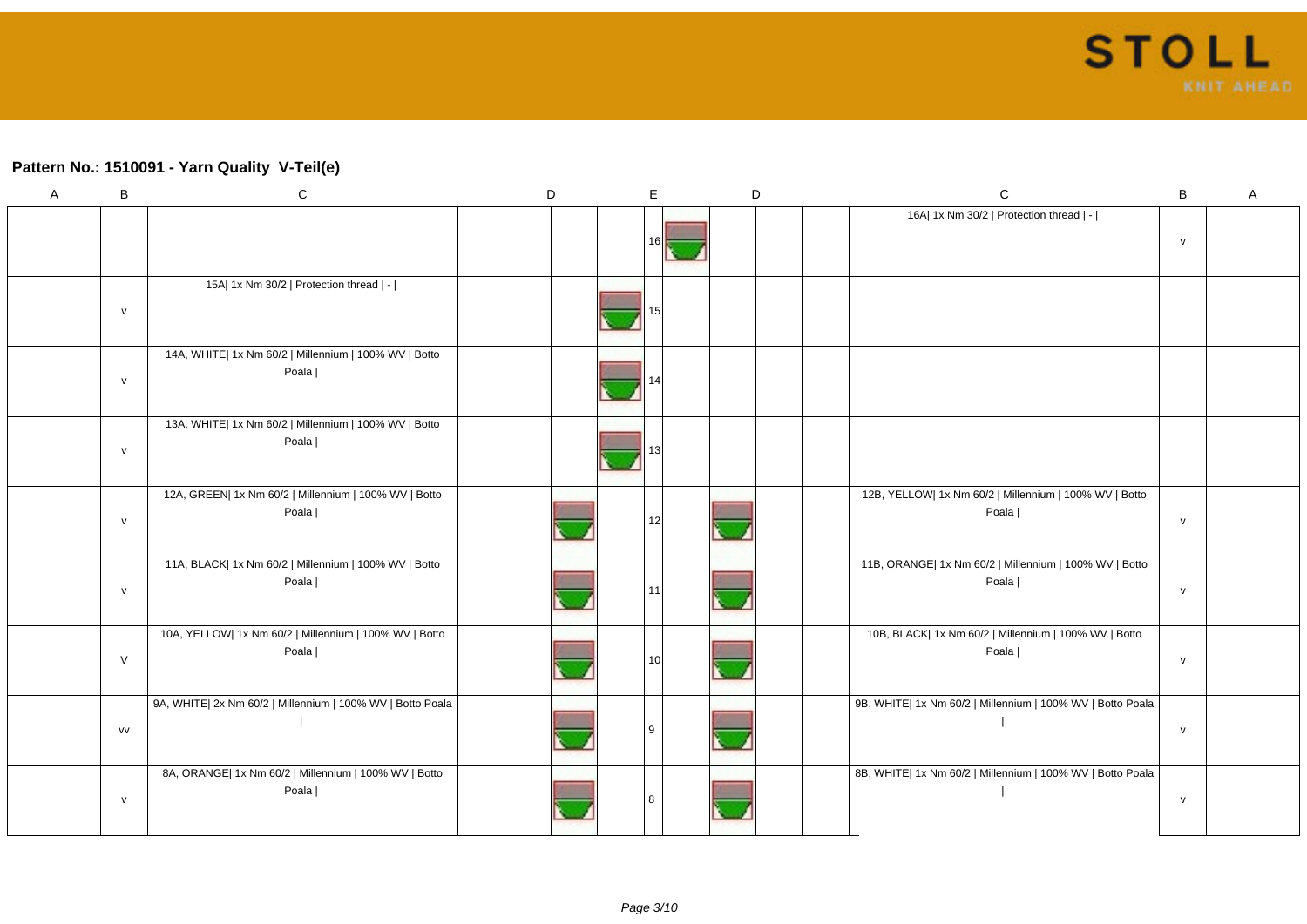

|              |                                                            |  |  |  |  | 7A, GREEN  1x Nm 60/2   Millennium   100% WV   Botto<br>Poala      | $\mathsf{v}$ |  |
|--------------|------------------------------------------------------------|--|--|--|--|--------------------------------------------------------------------|--------------|--|
|              |                                                            |  |  |  |  | 6A, LIGHT BLUE  1x Nm 60/2   Millennium   100% WV   Botto<br>Poala | $\mathsf{v}$ |  |
|              |                                                            |  |  |  |  | 5A, RED  1x Nm 60/2   Millennium   100% WV   Botto Poala           | $\mathsf{v}$ |  |
|              |                                                            |  |  |  |  | 4A, WHITE  2x Nm 60/2   Millennium   100% WV   Botto Poala         | VV           |  |
| <b>VV</b>    | 3A, BLACK  2x Nm 60/2   Millennium   100% WV   Botto Poala |  |  |  |  |                                                                    |              |  |
| $\mathsf{v}$ | 2A  1x   Comb thread   -                                   |  |  |  |  |                                                                    |              |  |
| $\mathsf{v}$ | 1A  1x   Draw separation thread   -                        |  |  |  |  |                                                                    |              |  |













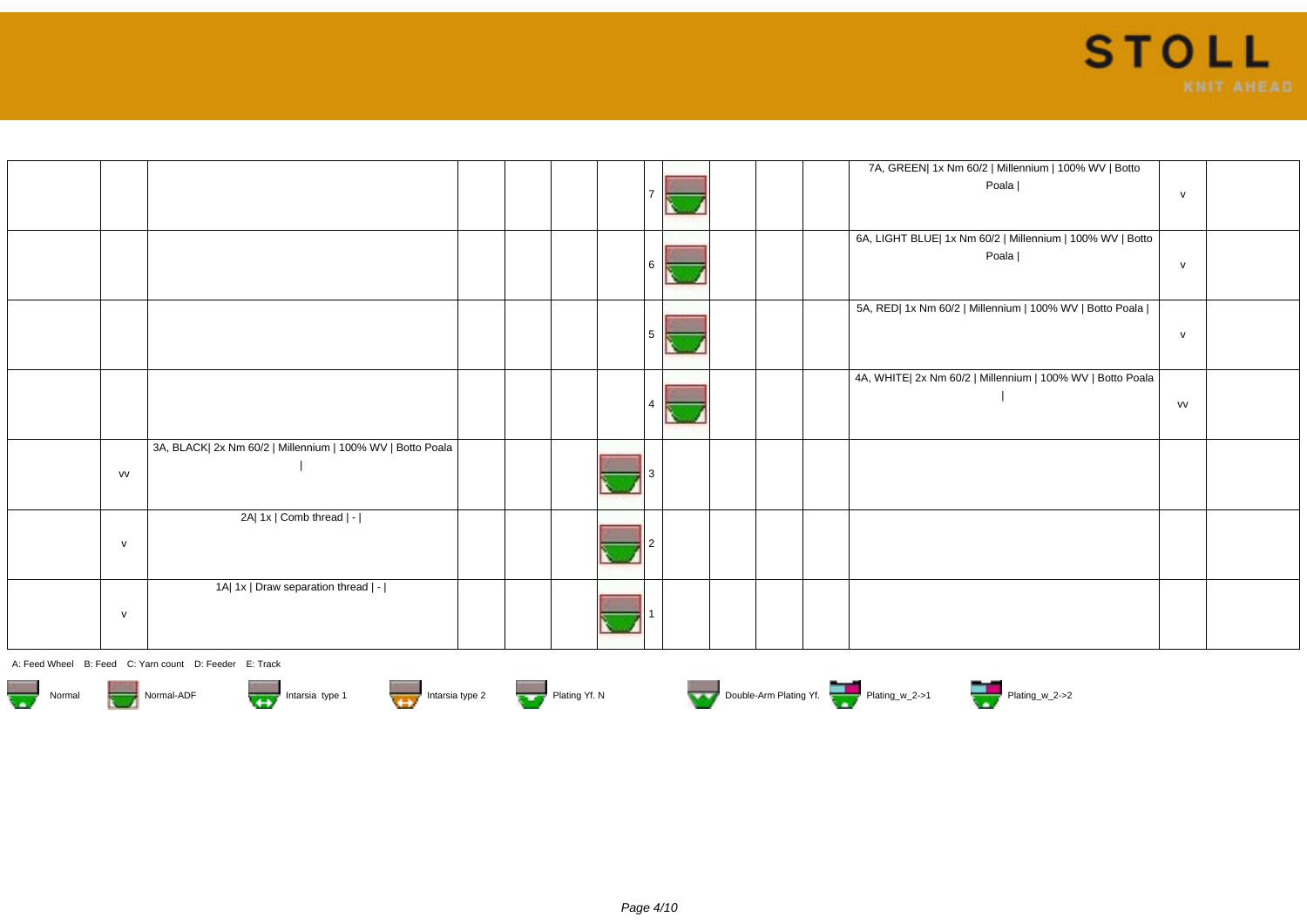### **Pattern No.: 1510091 - Yarn Quality R-Teil(e)**

| $\mathsf{A}$ | B            | ${\bf C}$                                                      | D | $\mathsf E$ | $\mathsf D$ | $\mathsf C$                                                     | $\, {\bf B} \,$ | A |
|--------------|--------------|----------------------------------------------------------------|---|-------------|-------------|-----------------------------------------------------------------|-----------------|---|
|              |              |                                                                |   |             |             | 16A  1x Nm 30/2   Protection thread   -                         | $\mathsf{v}$    |   |
|              |              |                                                                |   | 15          |             |                                                                 |                 |   |
|              | $\mathsf{v}$ | 14A, WHITE  1x Nm 60/2   Millennium   100% WV   Botto<br>Poala |   |             |             |                                                                 |                 |   |
|              | $\mathsf{V}$ | 13A, WHITE  1x Nm 60/2   Millennium   100% WV   Botto<br>Poala |   |             |             |                                                                 |                 |   |
|              |              |                                                                |   | 12          |             | 12A, YELLOW  1x Nm 60/2   Millennium   100% WV   Botto<br>Poala | $\mathsf{v}$    |   |
|              |              |                                                                |   |             |             | 11A, ORANGE  1x Nm 60/2   Millennium   100% WV   Botto<br>Poala | $\mathsf{v}$    |   |
|              |              |                                                                |   |             |             | 10A, BLACK  1x Nm 60/2   Millennium   100% WV   Botto<br>Poala  | $\mathsf{v}$    |   |
|              | VV           | 9A, WHITE  2x Nm 60/2   Millennium   100% WV   Botto Poala     |   | l 9         |             | 9B, WHITE  1x Nm 60/2   Millennium   100% WV   Botto Poala      | ${\sf V}$       |   |
|              |              |                                                                |   |             |             | 8A, WHITE  1x Nm 60/2   Millennium   100% WV   Botto Poala      | $\mathsf{v}$    |   |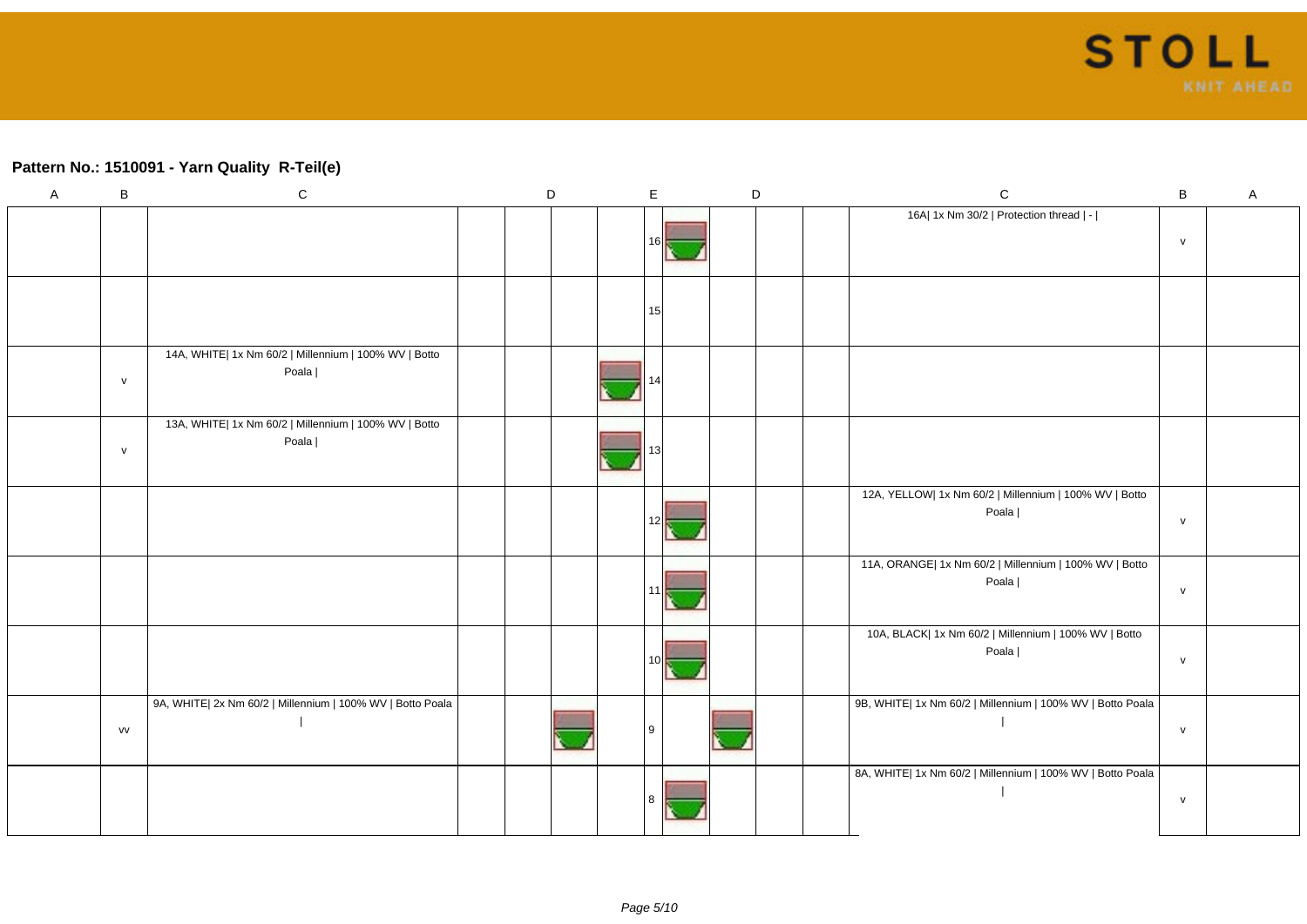

|              |                                                            |  |  |  |  | 7A, GREEN  1x Nm 60/2   Millennium   100% WV   Botto<br>Poala      | $\mathsf{v}$ |  |
|--------------|------------------------------------------------------------|--|--|--|--|--------------------------------------------------------------------|--------------|--|
|              |                                                            |  |  |  |  | 6A, LIGHT BLUE  1x Nm 60/2   Millennium   100% WV   Botto<br>Poala | $\mathsf{v}$ |  |
|              |                                                            |  |  |  |  | 5A, RED  1x Nm 60/2   Millennium   100% WV   Botto Poala           | $\mathsf{v}$ |  |
|              |                                                            |  |  |  |  | 4A, WHITE  2x Nm 60/2   Millennium   100% WV   Botto Poala         | VV           |  |
| VV           | 3A, BLACK  2x Nm 60/2   Millennium   100% WV   Botto Poala |  |  |  |  |                                                                    |              |  |
| $\mathsf{v}$ | 2A  1x   Comb thread   -                                   |  |  |  |  |                                                                    |              |  |
| $\mathsf{v}$ | 1A  1x   Draw separation thread   -                        |  |  |  |  |                                                                    |              |  |













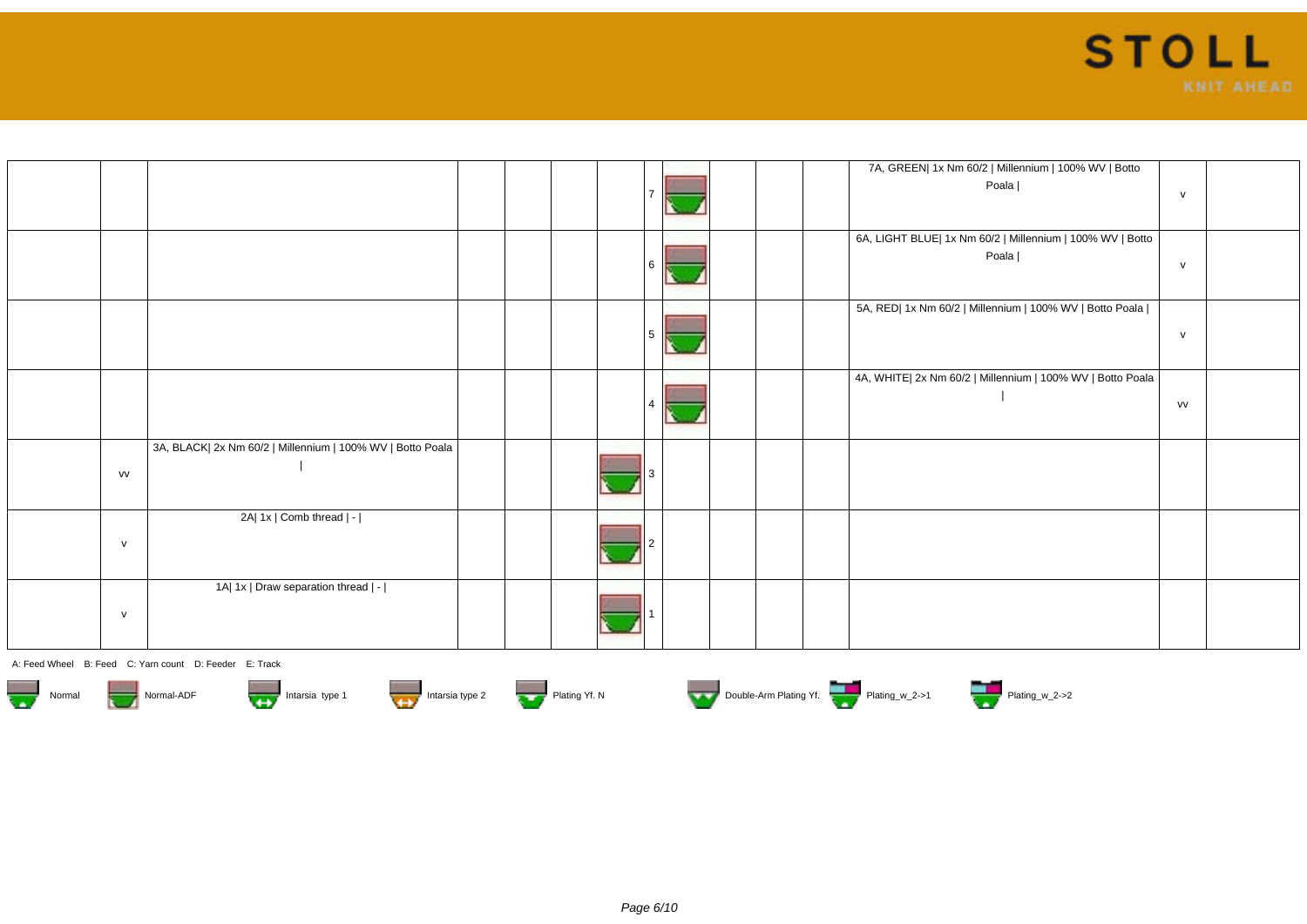# **Pattern No.: 1510091 - Yarn Quality Ärmel links**

| $\mathsf A$ | $\sf B$ | ${\bf C}$                                                  | D |  | $\mathsf E$     | $\mathsf D$ |  | $\mathsf C$                                                     | B | $\mathsf A$ |
|-------------|---------|------------------------------------------------------------|---|--|-----------------|-------------|--|-----------------------------------------------------------------|---|-------------|
|             |         |                                                            |   |  | 161             |             |  | 16A  1x Nm 30/2   Protection thread   -                         | V |             |
|             |         |                                                            |   |  | 15 <sup>1</sup> |             |  |                                                                 |   |             |
|             |         |                                                            |   |  | 14              |             |  |                                                                 |   |             |
|             |         |                                                            |   |  | 13              |             |  |                                                                 |   |             |
|             |         |                                                            |   |  | 121             |             |  | 12A, YELLOW  1x Nm 60/2   Millennium   100% WV   Botto<br>Poala | V |             |
|             |         |                                                            |   |  |                 |             |  | 11A, ORANGE  1x Nm 60/2   Millennium   100% WV   Botto<br>Poala | V |             |
|             |         |                                                            |   |  |                 |             |  | 10A, BLACK  1x Nm 60/2   Millennium   100% WV   Botto<br>Poala  | V |             |
|             | vv      | 9A, WHITE  2x Nm 60/2   Millennium   100% WV   Botto Poala |   |  | <b>Q</b>        |             |  | 9B, WHITE  1x Nm 60/2   Millennium   100% WV   Botto Poala      | V |             |
|             |         |                                                            |   |  |                 |             |  | 8A, WHITE  1x Nm 60/2   Millennium   100% WV   Botto Poala      | V |             |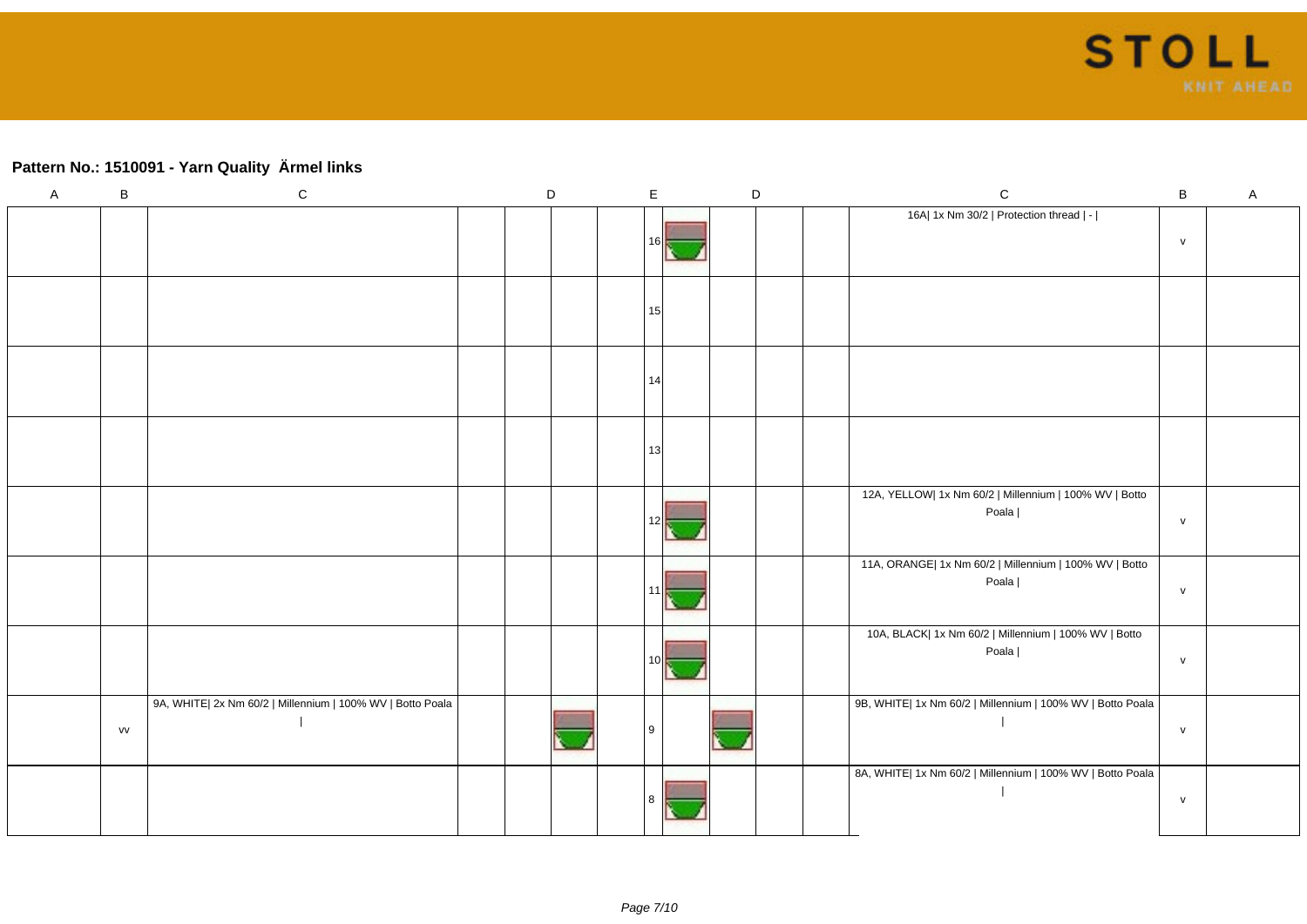

|              |                                                            |  |  |  |  | 7A, GREEN  1x Nm 60/2   Millennium   100% WV   Botto<br>Poala      | $\mathsf{v}$ |  |
|--------------|------------------------------------------------------------|--|--|--|--|--------------------------------------------------------------------|--------------|--|
|              |                                                            |  |  |  |  | 6A, LIGHT BLUE  1x Nm 60/2   Millennium   100% WV   Botto<br>Poala | $\mathsf{v}$ |  |
|              |                                                            |  |  |  |  | 5A, RED  1x Nm 60/2   Millennium   100% WV   Botto Poala           | $\mathsf{v}$ |  |
|              |                                                            |  |  |  |  | 4A, WHITE  2x Nm 60/2   Millennium   100% WV   Botto Poala         | VV           |  |
| VV           | 3A, BLACK  2x Nm 60/2   Millennium   100% WV   Botto Poala |  |  |  |  |                                                                    |              |  |
| $\mathsf{v}$ | 2A  1x   Comb thread   -                                   |  |  |  |  |                                                                    |              |  |
| $\mathsf{v}$ | 1A  1x   Draw separation thread   -                        |  |  |  |  |                                                                    |              |  |













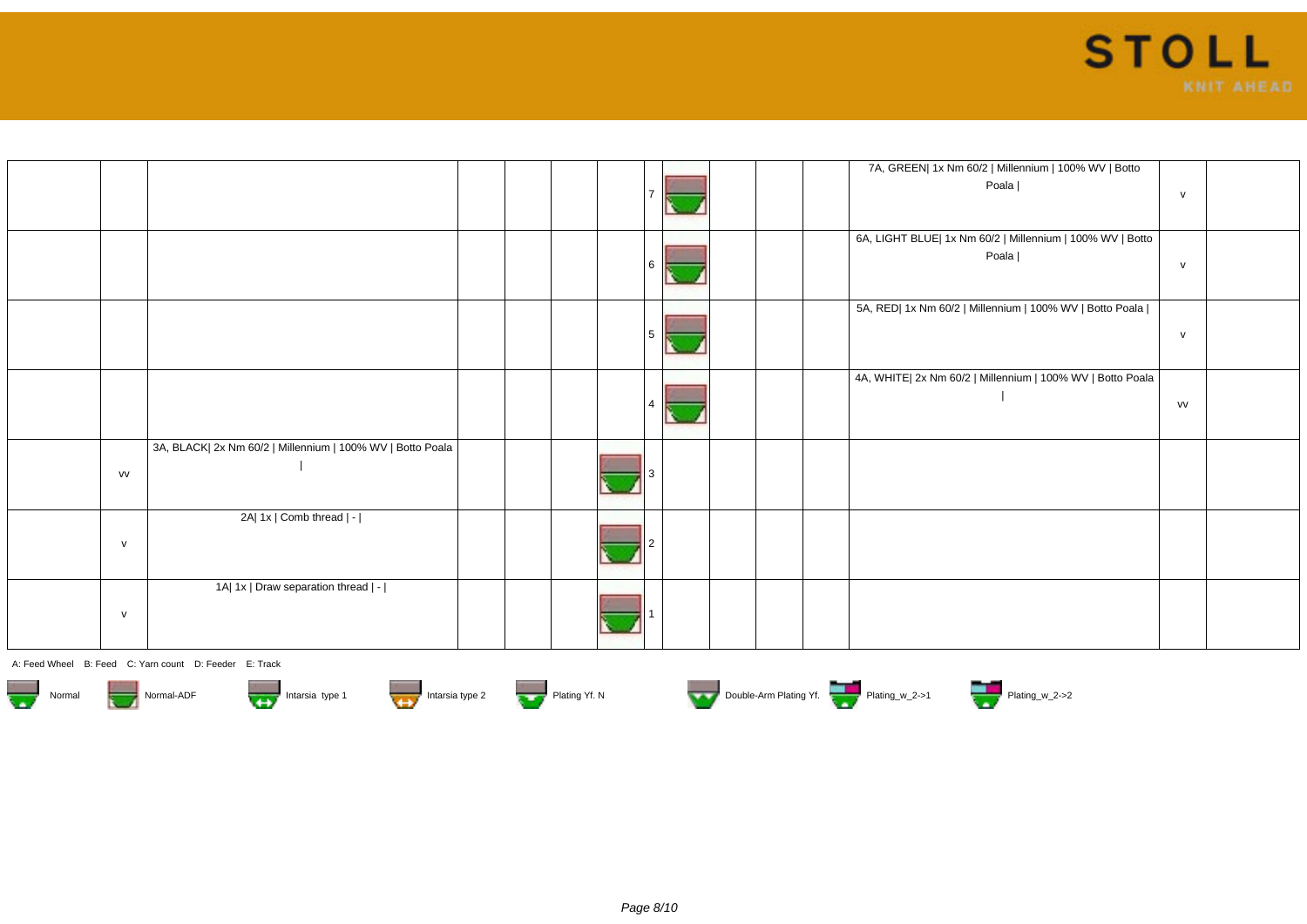## **Pattern No.: 1510091 - Yarn Quality Ärmel rechts**

| $\mathsf A$ | $\sf B$ | ${\bf C}$                                                  | D |  | E    | $\mathsf D$ |  | ${\bf C}$                                                       | $\, {\bf B}$ | $\mathsf A$ |
|-------------|---------|------------------------------------------------------------|---|--|------|-------------|--|-----------------------------------------------------------------|--------------|-------------|
|             |         |                                                            |   |  | 16 I |             |  | 16A  1x Nm 30/2   Protection thread   -                         | $\mathsf{v}$ |             |
|             |         |                                                            |   |  | 15   |             |  |                                                                 |              |             |
|             |         |                                                            |   |  | 14   |             |  |                                                                 |              |             |
|             |         |                                                            |   |  | 13   |             |  |                                                                 |              |             |
|             |         |                                                            |   |  |      |             |  | 12A, YELLOW  1x Nm 60/2   Millennium   100% WV   Botto<br>Poala | $\mathsf{v}$ |             |
|             |         |                                                            |   |  |      |             |  | 11A, ORANGE  1x Nm 60/2   Millennium   100% WV   Botto<br>Poala | V            |             |
|             |         |                                                            |   |  |      |             |  | 10A, BLACK  1x Nm 60/2   Millennium   100% WV   Botto<br>Poala  | V            |             |
|             | vv      | 9A, WHITE  2x Nm 60/2   Millennium   100% WV   Botto Poala |   |  | l 9  |             |  | 9B, WHITE  1x Nm 60/2   Millennium   100% WV   Botto Poala      | $\mathsf{v}$ |             |
|             |         |                                                            |   |  |      |             |  | 8A, WHITE  1x Nm 60/2   Millennium   100% WV   Botto Poala      | $\mathsf{v}$ |             |